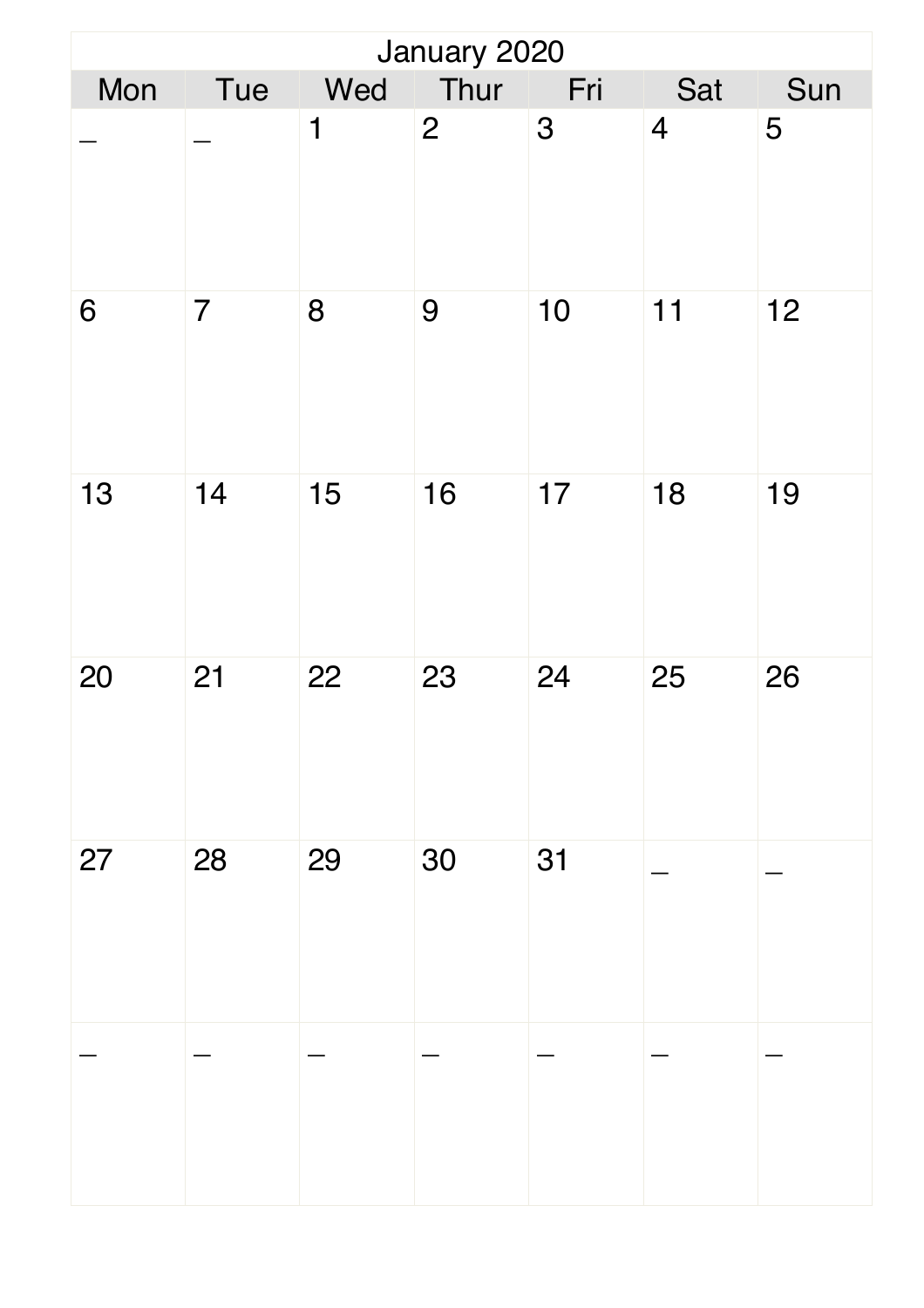| February 2020 |                |     |      |                |             |                |  |  |
|---------------|----------------|-----|------|----------------|-------------|----------------|--|--|
| Mon           | Tue            | Wed | Thur | Fri            | Sat         | Sun            |  |  |
|               |                |     |      |                | $\mathbf 1$ | $\overline{2}$ |  |  |
| 3             | $\overline{4}$ | 5   | 6    | $\overline{7}$ | 8           | 9              |  |  |
| 10            | 11             | 12  | 13   | 14             | 15          | 16             |  |  |
| 17            | 18             | 19  | 20   | 21             | 22          | 23             |  |  |
| 24            | 25             | 26  | 27   | 28             | 29          |                |  |  |
|               |                |     |      |                |             |                |  |  |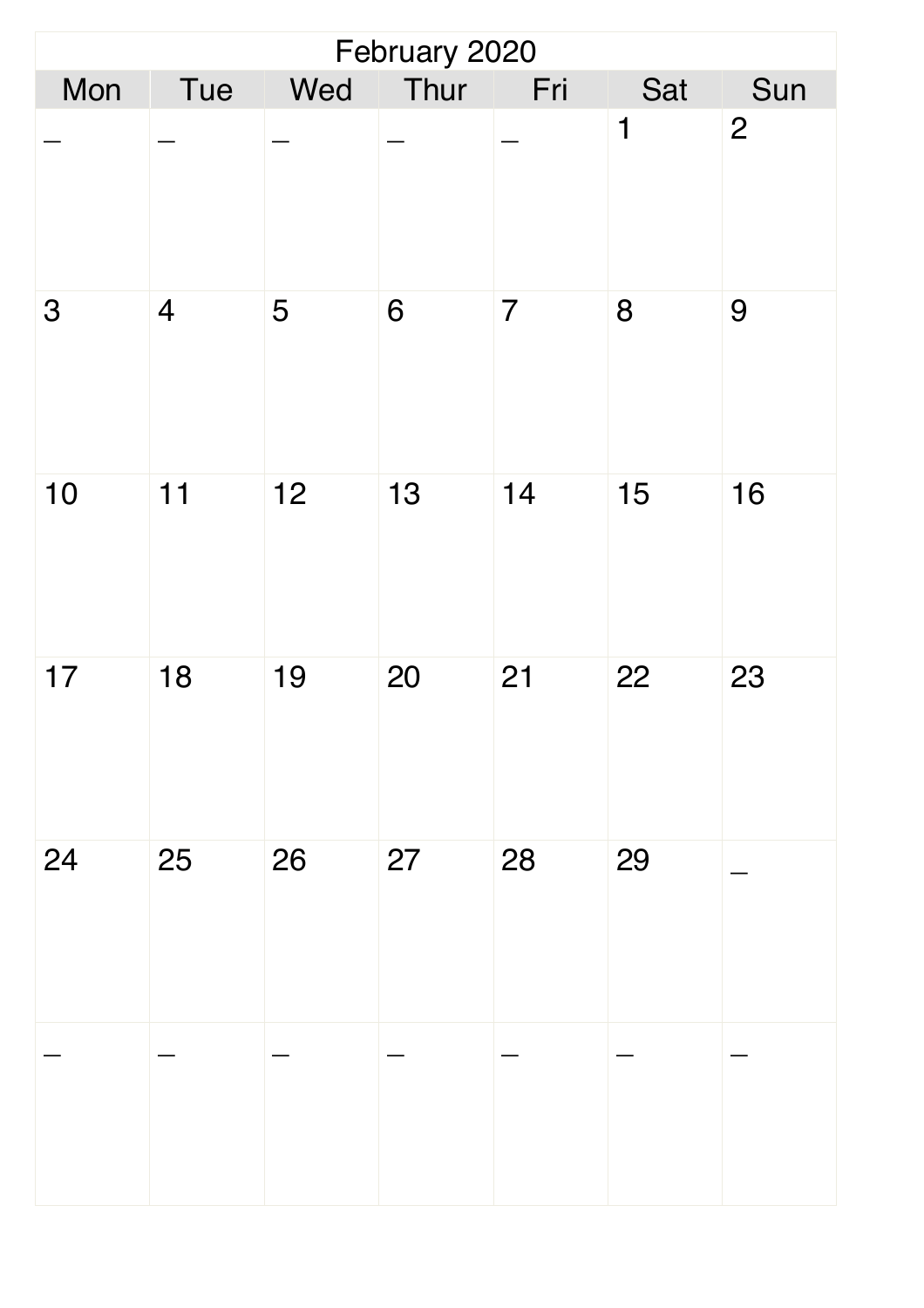| <b>March 2020</b> |     |                |      |     |                |     |  |  |
|-------------------|-----|----------------|------|-----|----------------|-----|--|--|
| Mon               | Tue | Wed            | Thur | Fri | Sat            | Sun |  |  |
|                   |     |                |      |     |                | 1   |  |  |
| $\overline{2}$    | 3   | $\overline{4}$ | 5    | 6   | $\overline{7}$ | 8   |  |  |
| 9                 | 10  | 11             | 12   | 13  | 14             | 15  |  |  |
| 16                | 17  | 18             | 19   | 20  | 21             | 22  |  |  |
| 23                | 24  | 25             | 26   | 27  | 28             | 29  |  |  |
| 30                | 31  |                |      |     |                |     |  |  |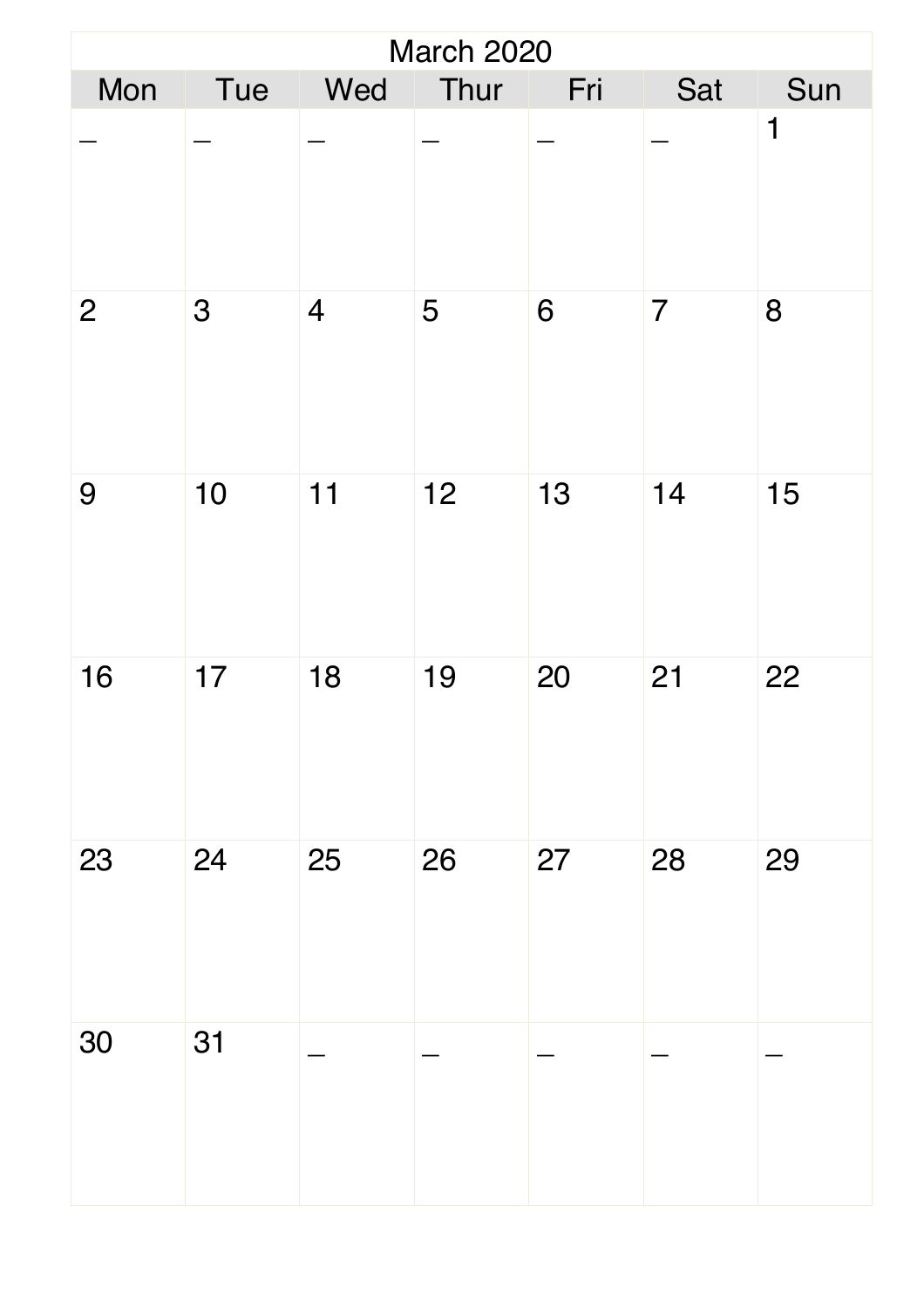| <b>April 2020</b> |                |             |                |     |                |     |  |  |
|-------------------|----------------|-------------|----------------|-----|----------------|-----|--|--|
| Mon               | Tue            | Wed         | Thur           | Fri | Sat            | Sun |  |  |
|                   |                | $\mathbf 1$ | $\overline{2}$ | 3   | $\overline{4}$ | 5   |  |  |
| 6                 | $\overline{7}$ | 8           | 9              | 10  | 11             | 12  |  |  |
| 13                | 14             | 15          | 16             | 17  | 18             | 19  |  |  |
| 20                | 21             | 22          | 23             | 24  | 25             | 26  |  |  |
| 27                | 28             | 29          | 30             |     |                |     |  |  |
|                   |                |             |                |     |                |     |  |  |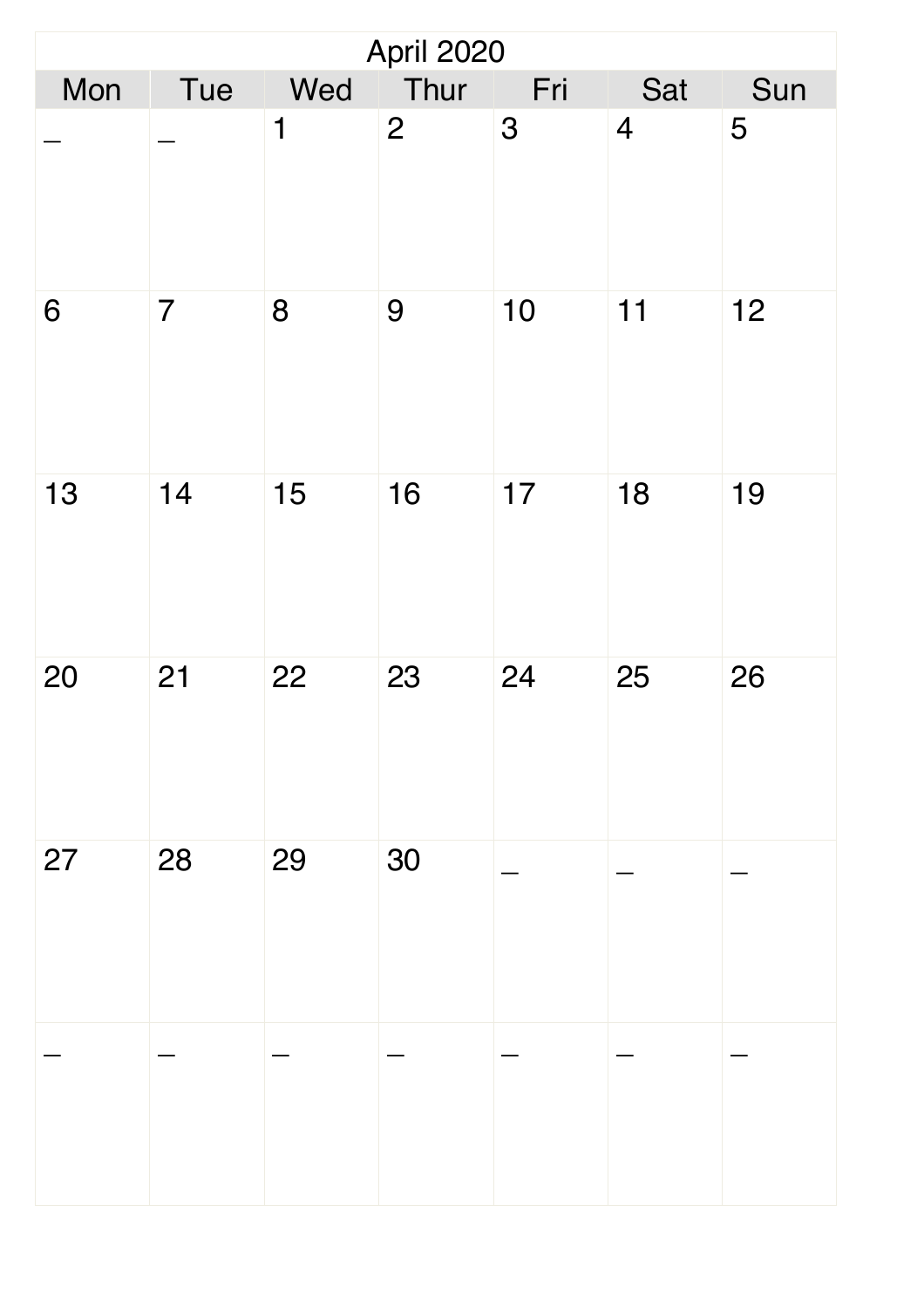| <b>May 2020</b> |     |     |                |             |                |     |  |  |
|-----------------|-----|-----|----------------|-------------|----------------|-----|--|--|
| Mon             | Tue | Wed | Thur           | Fri         | Sat            | Sun |  |  |
|                 |     |     |                | $\mathbf 1$ | $\overline{2}$ | 3   |  |  |
| $\overline{4}$  | 5   | 6   | $\overline{7}$ | 8           | 9              | 10  |  |  |
| 11              | 12  | 13  | 14             | 15          | 16             | 17  |  |  |
| 18              | 19  | 20  | 21             | 22          | 23             | 24  |  |  |
| 25              | 26  | 27  | 28             | 29          | 30             | 31  |  |  |
|                 |     |     |                |             |                |     |  |  |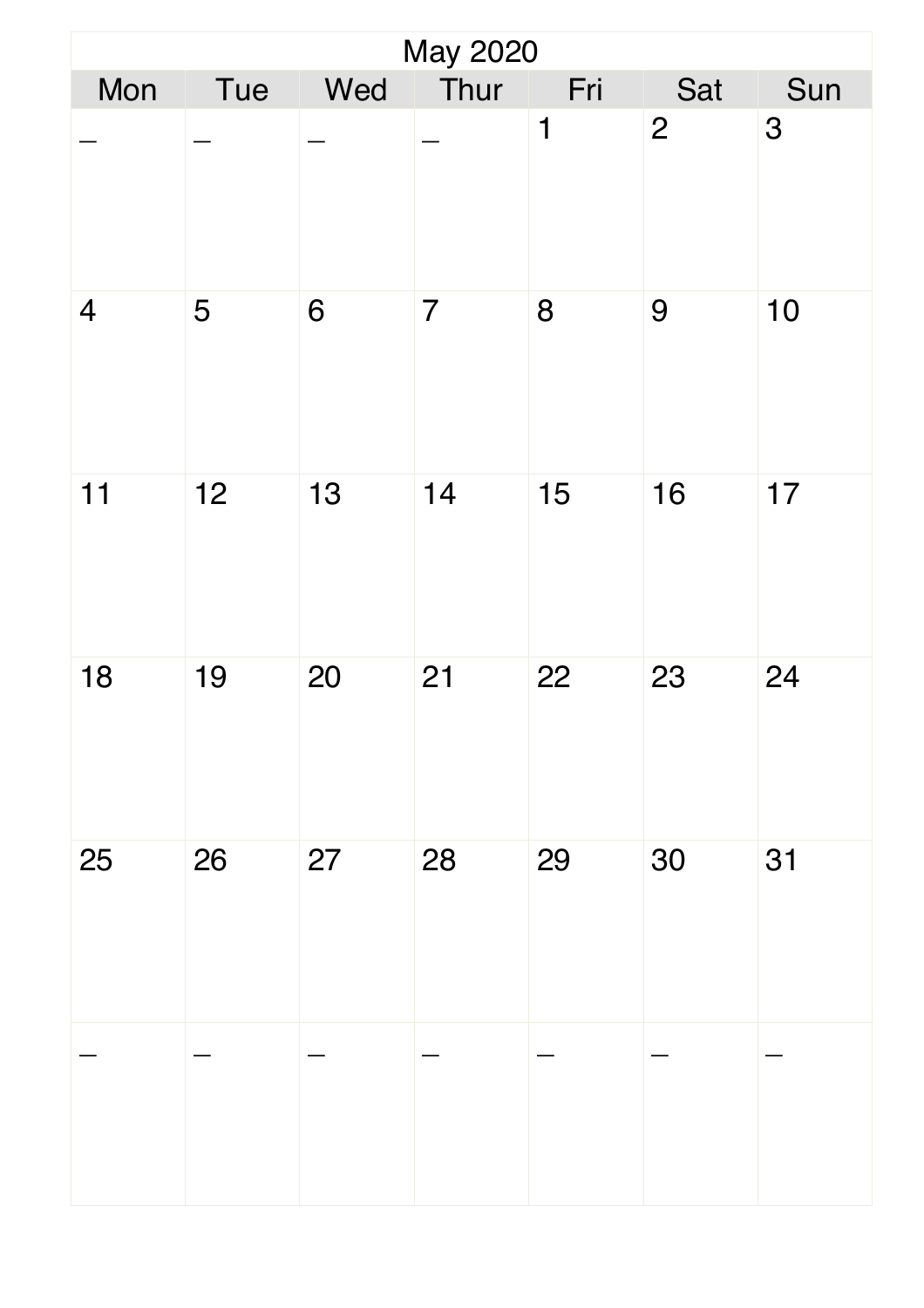| <b>June 2020</b> |                |     |                |     |     |                |  |  |
|------------------|----------------|-----|----------------|-----|-----|----------------|--|--|
| Mon              | Tue            | Wed | Thur           | Fri | Sat | Sun            |  |  |
| 1                | $\overline{2}$ | 3   | $\overline{4}$ | 5   | 6   | $\overline{7}$ |  |  |
| 8                | 9              | 10  | 11             | 12  | 13  | 14             |  |  |
| 15               | 16             | 17  | 18             | 19  | 20  | 21             |  |  |
| 22               | 23             | 24  | 25             | 26  | 27  | 28             |  |  |
| 29               | 30             |     |                |     |     |                |  |  |
|                  |                |     |                |     |     |                |  |  |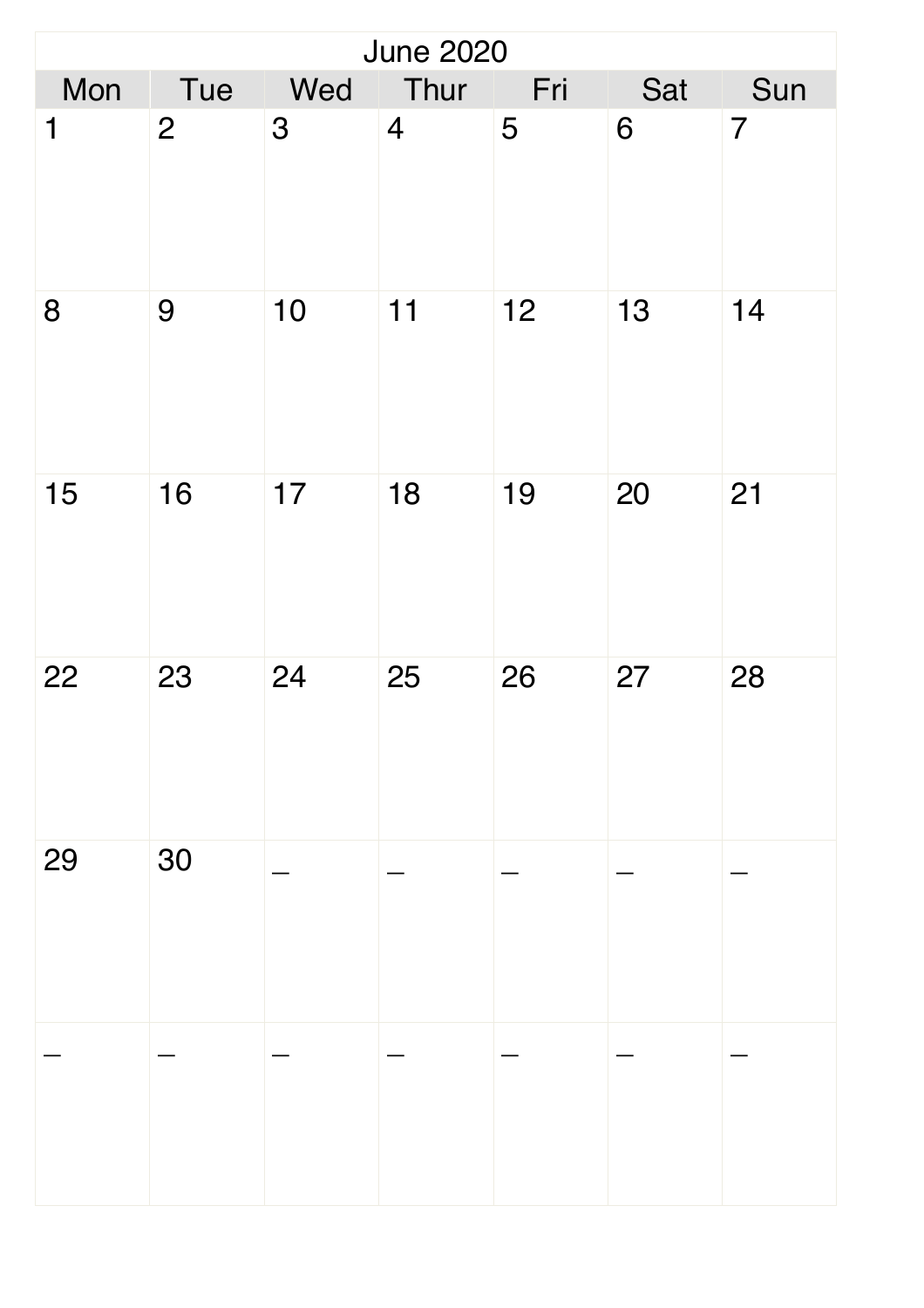| <b>July 2020</b> |                |             |                |     |                |     |  |  |
|------------------|----------------|-------------|----------------|-----|----------------|-----|--|--|
| Mon              | Tue            | Wed         | Thur           | Fri | Sat            | Sun |  |  |
|                  |                | $\mathbf 1$ | $\overline{2}$ | 3   | $\overline{4}$ | 5   |  |  |
| 6                | $\overline{7}$ | 8           | 9              | 10  | 11             | 12  |  |  |
| 13               | 14             | 15          | 16             | 17  | 18             | 19  |  |  |
| 20               | 21             | 22          | 23             | 24  | 25             | 26  |  |  |
| 27               | 28             | 29          | 30             | 31  |                |     |  |  |
|                  |                |             |                |     |                |     |  |  |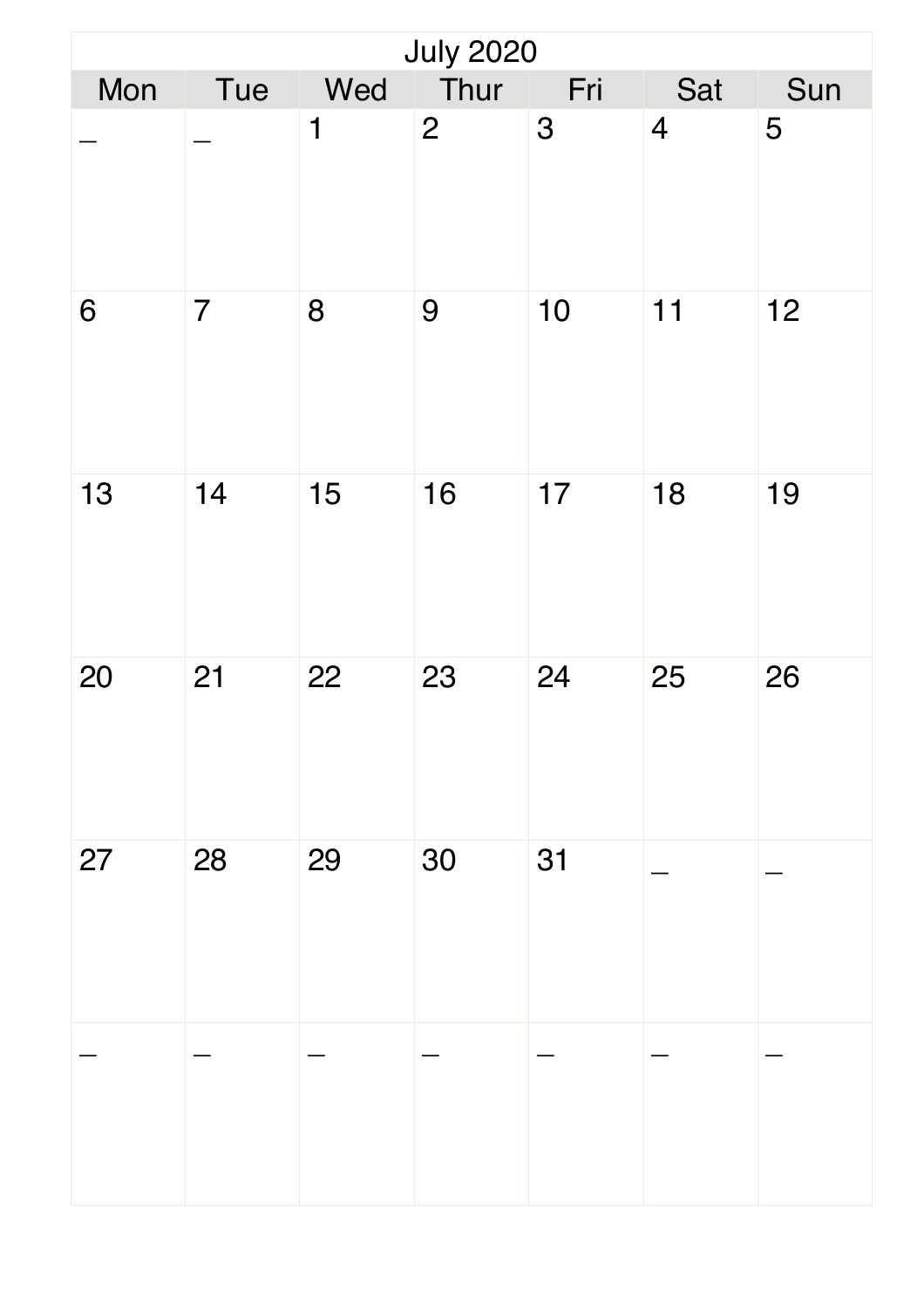| August 2020 |                |     |      |                |             |                |  |  |
|-------------|----------------|-----|------|----------------|-------------|----------------|--|--|
| Mon         | Tue            | Wed | Thur | Fri            | Sat         | Sun            |  |  |
|             |                |     |      |                | $\mathbf 1$ | $\overline{2}$ |  |  |
| 3           | $\overline{4}$ | 5   | 6    | $\overline{7}$ | 8           | 9              |  |  |
| 10          | 11             | 12  | 13   | 14             | 15          | 16             |  |  |
| 17          | 18             | 19  | 20   | 21             | 22          | 23             |  |  |
| 24          | 25             | 26  | 27   | 28             | 29          | 30             |  |  |
| 31          |                |     |      |                |             |                |  |  |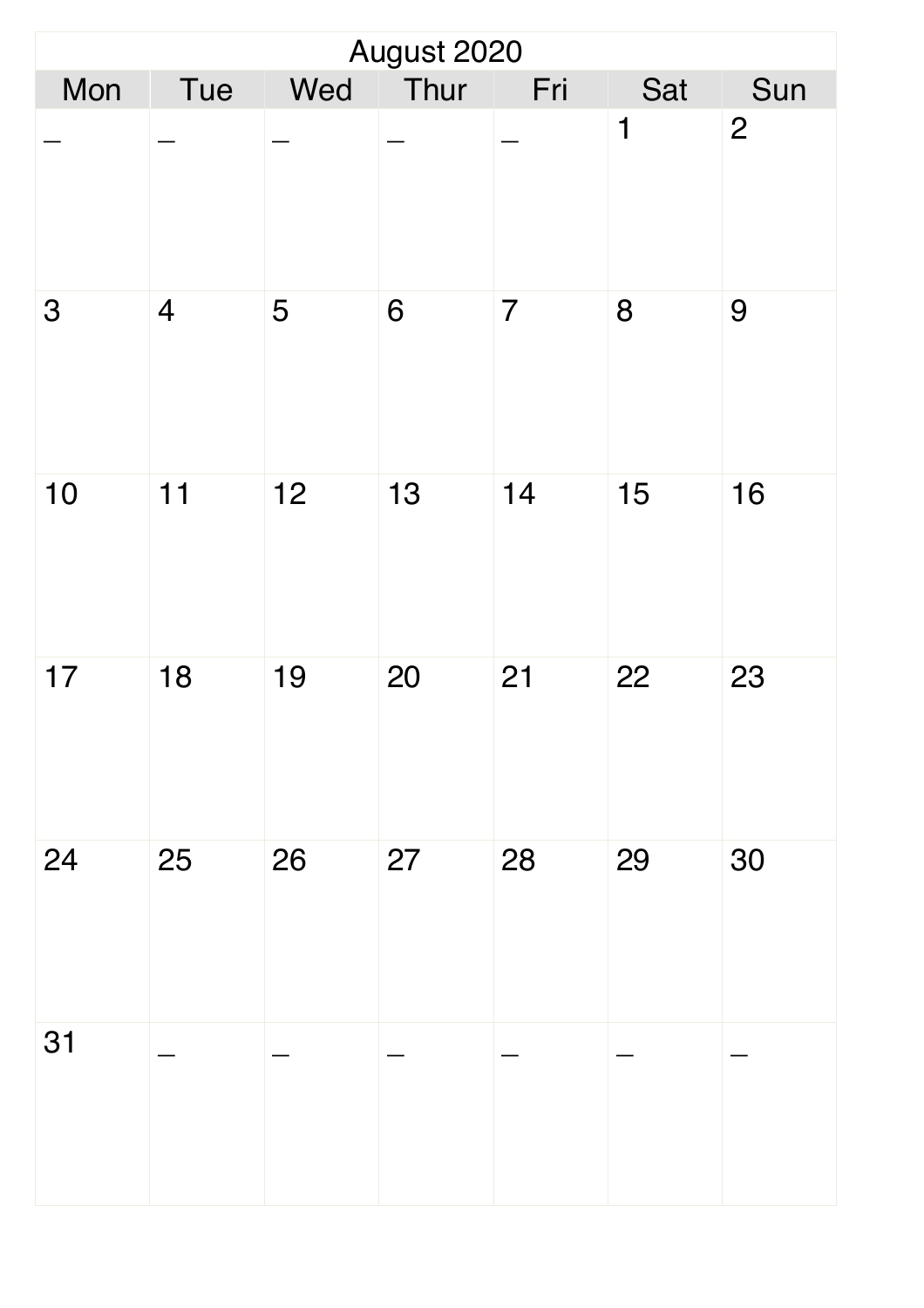| September 2020 |     |              |      |                |     |     |  |  |
|----------------|-----|--------------|------|----------------|-----|-----|--|--|
| Mon            | Tue | Wed          | Thur | Fri            | Sat | Sun |  |  |
|                | 1   | $\mathbf{2}$ | 3    | $\overline{4}$ | 5   | 6   |  |  |
| $\overline{7}$ | 8   | 9            | 10   | 11             | 12  | 13  |  |  |
| 14             | 15  | 16           | 17   | 18             | 19  | 20  |  |  |
| 21             | 22  | 23           | 24   | 25             | 26  | 27  |  |  |
| 28             | 29  | 30           |      |                |     |     |  |  |
|                |     |              |      |                |     |     |  |  |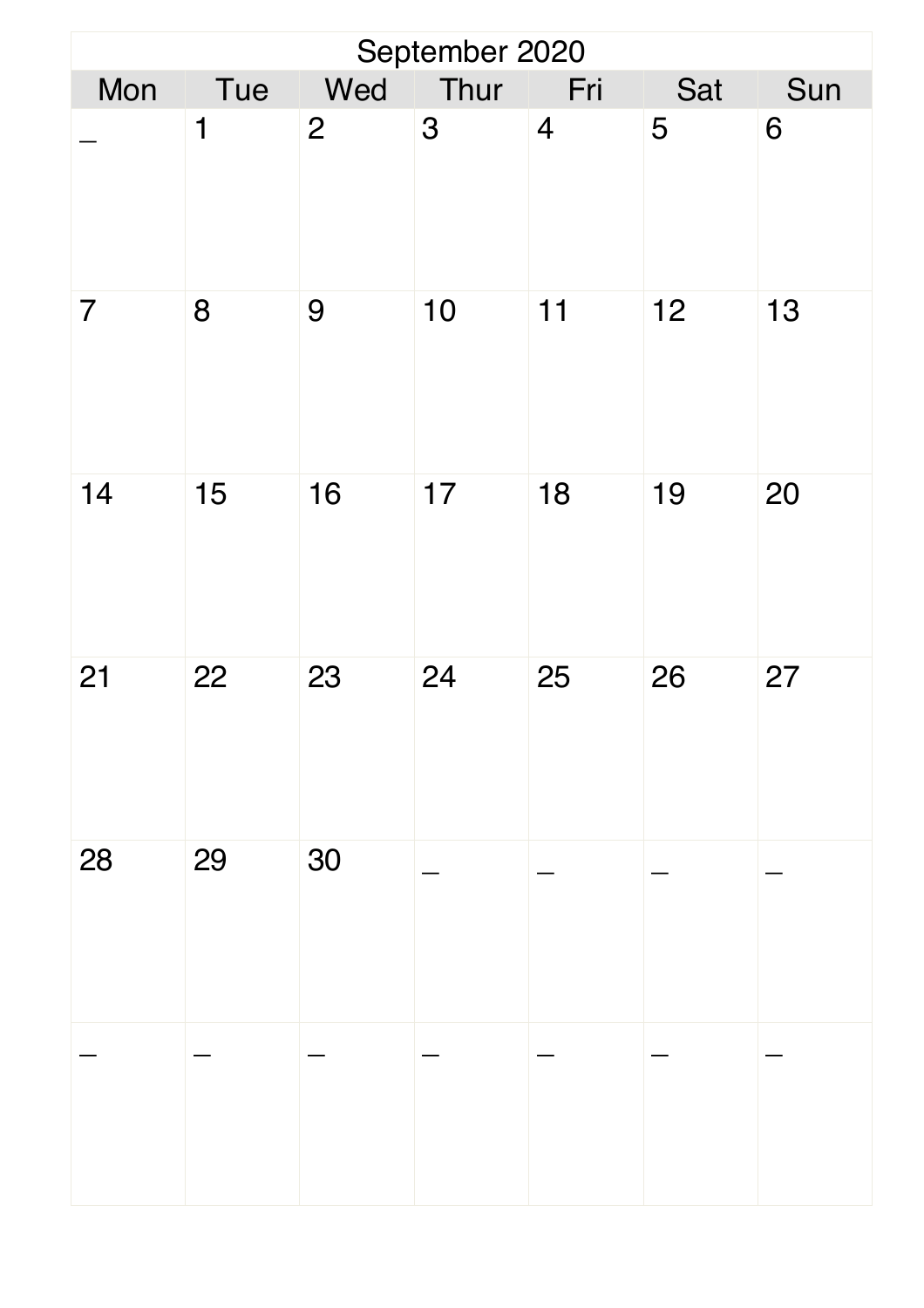| October 2020 |     |                |             |                |     |                |  |  |
|--------------|-----|----------------|-------------|----------------|-----|----------------|--|--|
| Mon          | Tue | Wed            | Thur        | Fri            | Sat | Sun            |  |  |
|              |     |                | $\mathbf 1$ | $\overline{2}$ | 3   | $\overline{4}$ |  |  |
| 5            | 6   | $\overline{7}$ | 8           | 9              | 10  | 11             |  |  |
| 12           | 13  | 14             | 15          | 16             | 17  | 18             |  |  |
| 19           | 20  | 21             | 22          | 23             | 24  | 25             |  |  |
| 26           | 27  | 28             | 29          | 30             | 31  |                |  |  |
|              |     |                |             |                |     |                |  |  |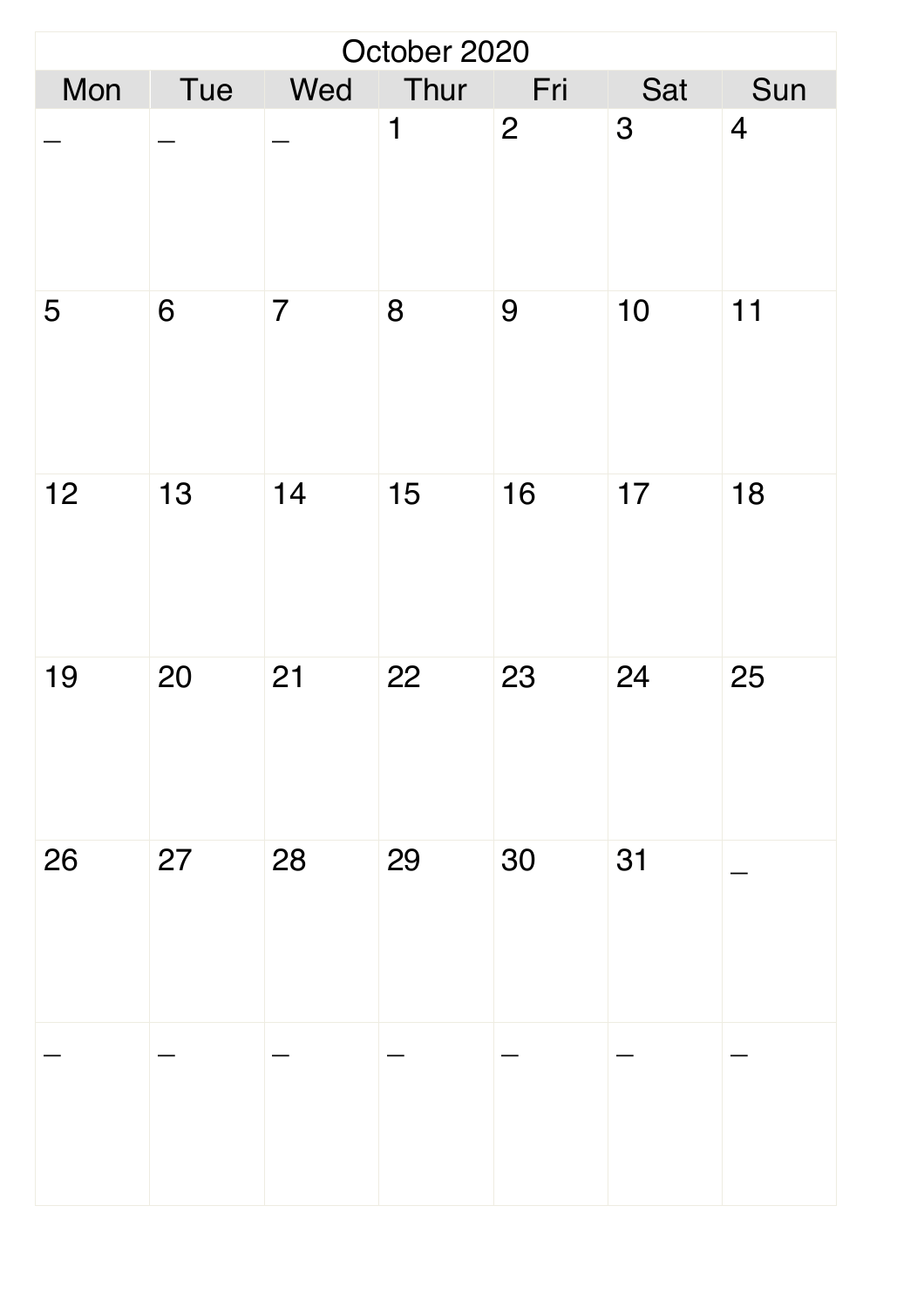| November 2020  |     |                |      |     |                |     |  |  |
|----------------|-----|----------------|------|-----|----------------|-----|--|--|
| Mon            | Tue | Wed            | Thur | Fri | Sat            | Sun |  |  |
|                |     |                |      |     |                | 1   |  |  |
| $\overline{2}$ | 3   | $\overline{4}$ | 5    | 6   | $\overline{7}$ | 8   |  |  |
| 9              | 10  | 11             | 12   | 13  | 14             | 15  |  |  |
| 16             | 17  | 18             | 19   | 20  | 21             | 22  |  |  |
| 23             | 24  | 25             | 26   | 27  | 28             | 29  |  |  |
| 30             |     |                |      |     |                |     |  |  |